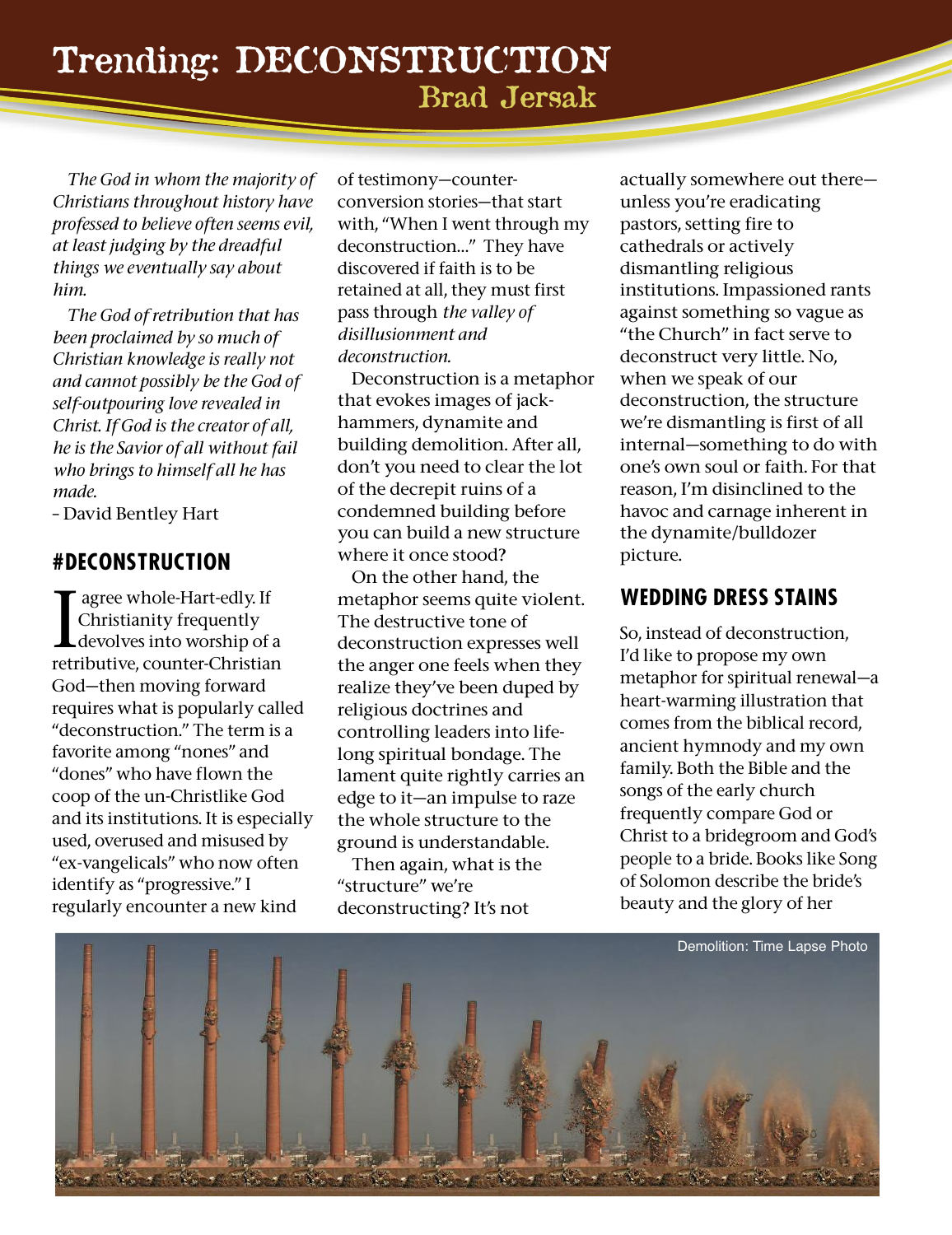wedding day. Prophets, such as Hosea, lament her unfaithfulness.

When the people of God rebel, they are compared to an unfaithful wife who has "stained her garments." By contrast, redemption in Christ is said to cleanse the Bride [and/or her dress] of every stain and ultimately present her to himself at the great wedding

feast of the Lamb "without spot or wrinkle." When you think about the beauty and expense of a wedding gown, if the dress somehow gets stained or wrinkled, how does one best restore it?

When my oldest son got engaged a few years back, Colette, my daughter-to-be, began the quest for a vintage

> dress. To her great joy, she found a gorgeous ivory, silk satin wedding dress—sewn in the 1930s. The size seemed right, so she ordered it and sure enough, it fit perfectly without any alterations. It was a beautiful work of art! Naturally, the dress had aged for about 80 years and was showing some wrinkles and stains.

What to do? Deconstruction? No. You don't use scissors to cut wrinkles out or flames to burn stains away. Removing the stains was important, but not as crucial as preserving the exquisite fabric. Thankfully, "I know a guy" who shares these values. Yong's Tailoring advertises "Expert Dry Cleaners" on his marquee signage rightfully so! Mr. Yong invested the time and meticulous care required to restore the dress to its former glory—drawing out the stains without overusing products that could have ruined Colette's treasure.

While waiting for the couple to pick it up, the drycleaner proudly displayed the wedding gown at the front of the shop for other customers to see. Folks who came in would *ooh!* and *aah!* at the dress, hanging there "without spot or wrinkle." But then she put on the dress! To me, she looked like a real princess—elegant and radiant.

#### **FROM DECONSTRUCTION TO RESTORATION**

Do you see how shifting the metaphor from deconstruction to restoration shifts our focus from the more aggressive tone of tearing down to cleansing and renewal? Like Colette's dress, your faith is a precious gift, an apostolic treasure inherited rather than self-fabricated, passed down over many centuries. Those centuries bring with it a history of corruption and abuse, but have also increased its value.

The gospel of Jesus Christ is not something you or I contrived or conceived. You didn't sew this dress; you received it. It is the "faith once delivered" by Christ through his apostles to the church. That gospel is a like priceless wedding dress or vintage diamond ring. However tarnished, it's a treasure worth preserving. For that reason, I find the language of deconstruction unhelpful. It focuses so heavily on what needs to go that it is prone to dishonor what must remain.